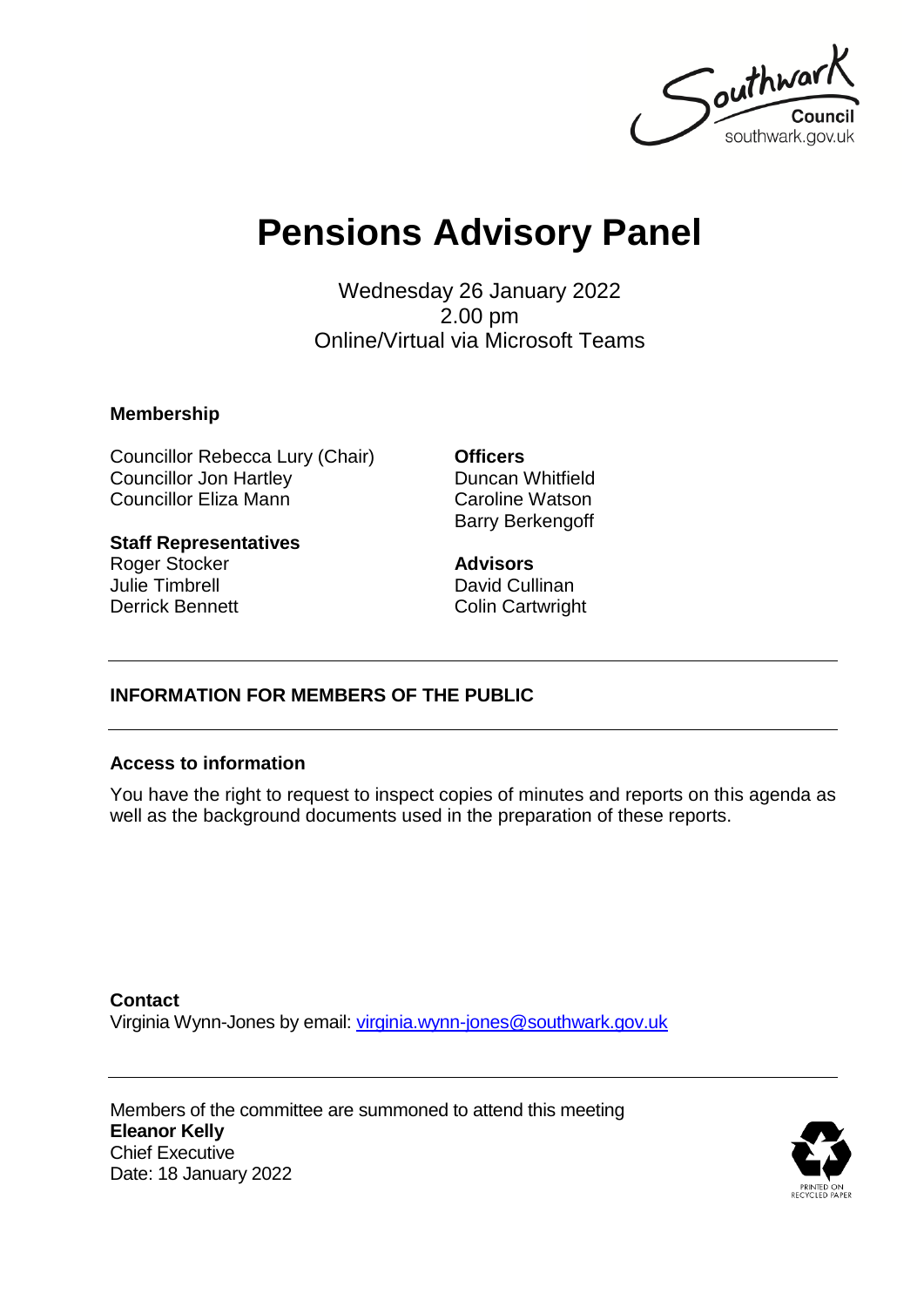

# **Pensions Advisory Panel**

Wednesday 26 January 2022 2.00 pm Online/Virtual via Microsoft Teams

# **Order of Business**

**Item No. Title Page No.**

### **1. APOLOGIES**

To receive any apologies for absence.

## **2. CONFIRMATION OF VOTING MEMBERS**

Voting members of the committee to be confirmed at this point in the meeting.

#### **3. NOTIFICATION OF ANY ITEMS OF BUSINESS WHICH THE CHAIR DEEMS URGENT**

### **4. DISCLOSURE OF INTERESTS AND DISPENSATIONS**

Members of the committee to declare any interests and dispensation in respect of any item of business to be considered at this meeting.

### **5. MINUTES** 1 - 6

To agree as correct records, the open minutes of the meetings held on 29 September 2021.

# **6. LAUNCH OF NEW INVESTMENT STRATEGY** 7 - 43